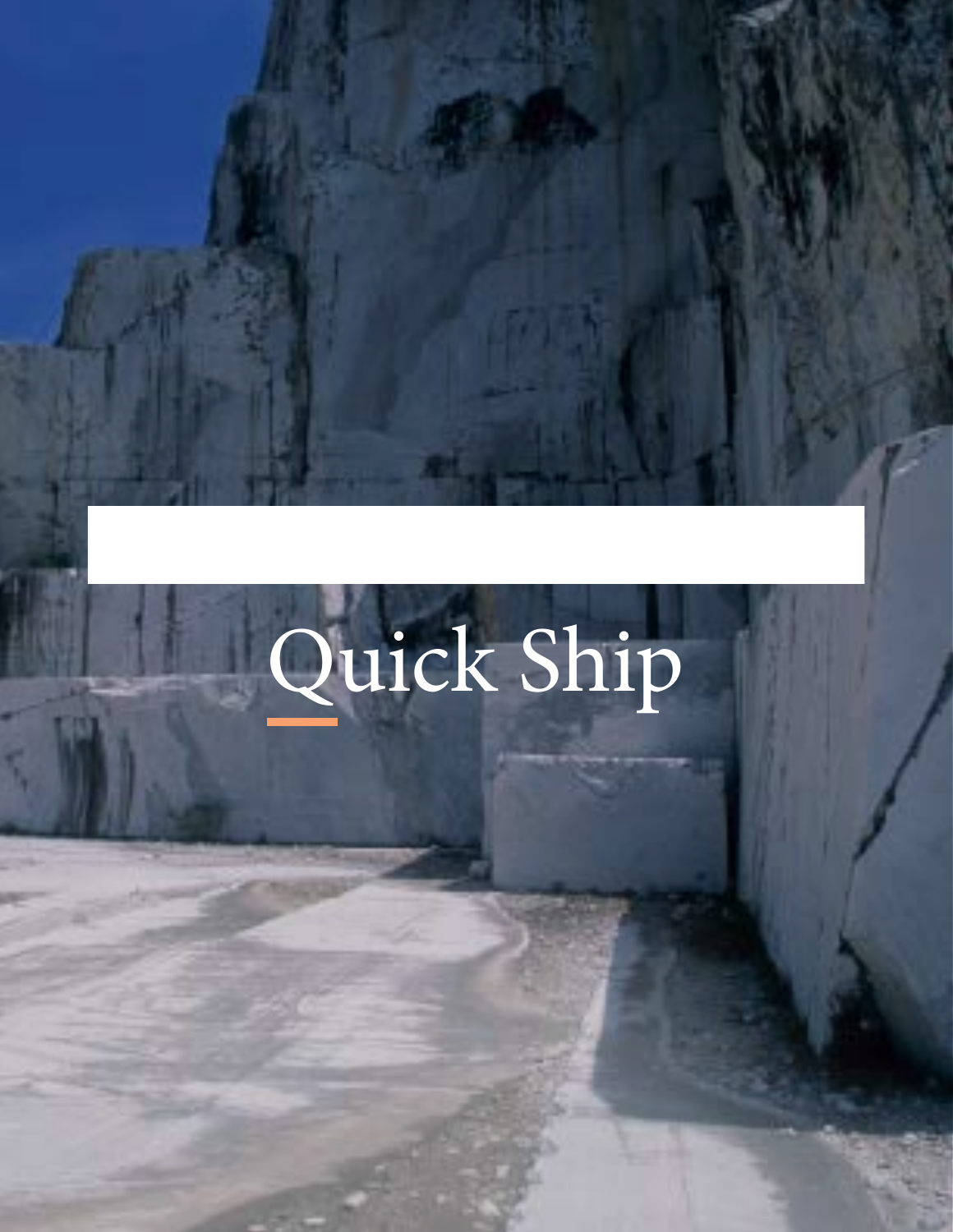## *QUICK* SHIP PROGRAM

The Stone Source Quick Ship Program is designed to support projects with tight schedules. Twenty of our most popular items are included in the program. With the Stone Source Quick Ship Program, you can obtain large quantities of material, available for immediate shipment.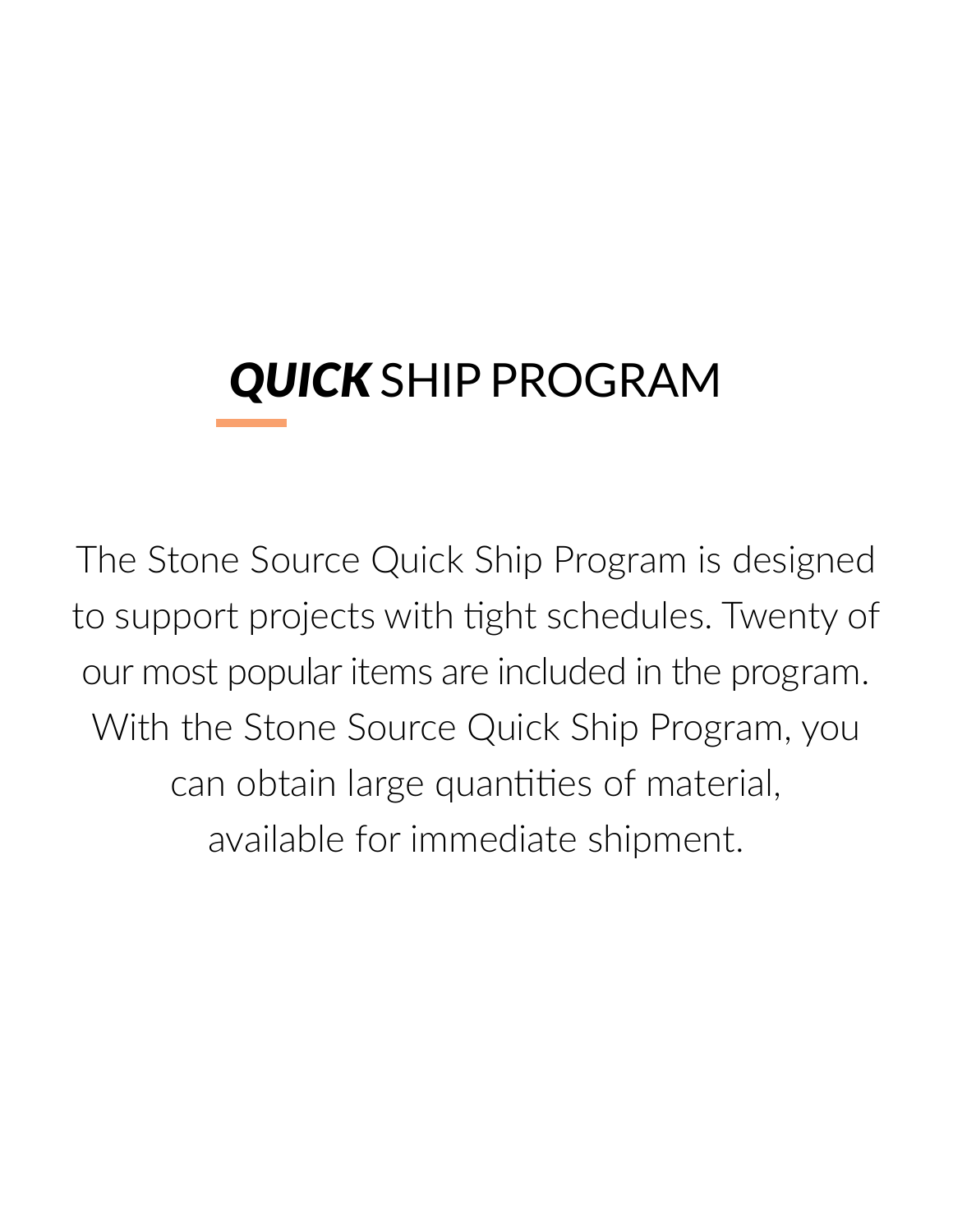

**Anthracite** Soft Bush-Hammered 24"x24"

### ALLURE

A series of colored-body porcelain tile with the look of marbled stone. Allure conveys the strength, character, and temperament of the stone on which this collection is inspired. The veins have been carefully treated to highlight the personality of this material.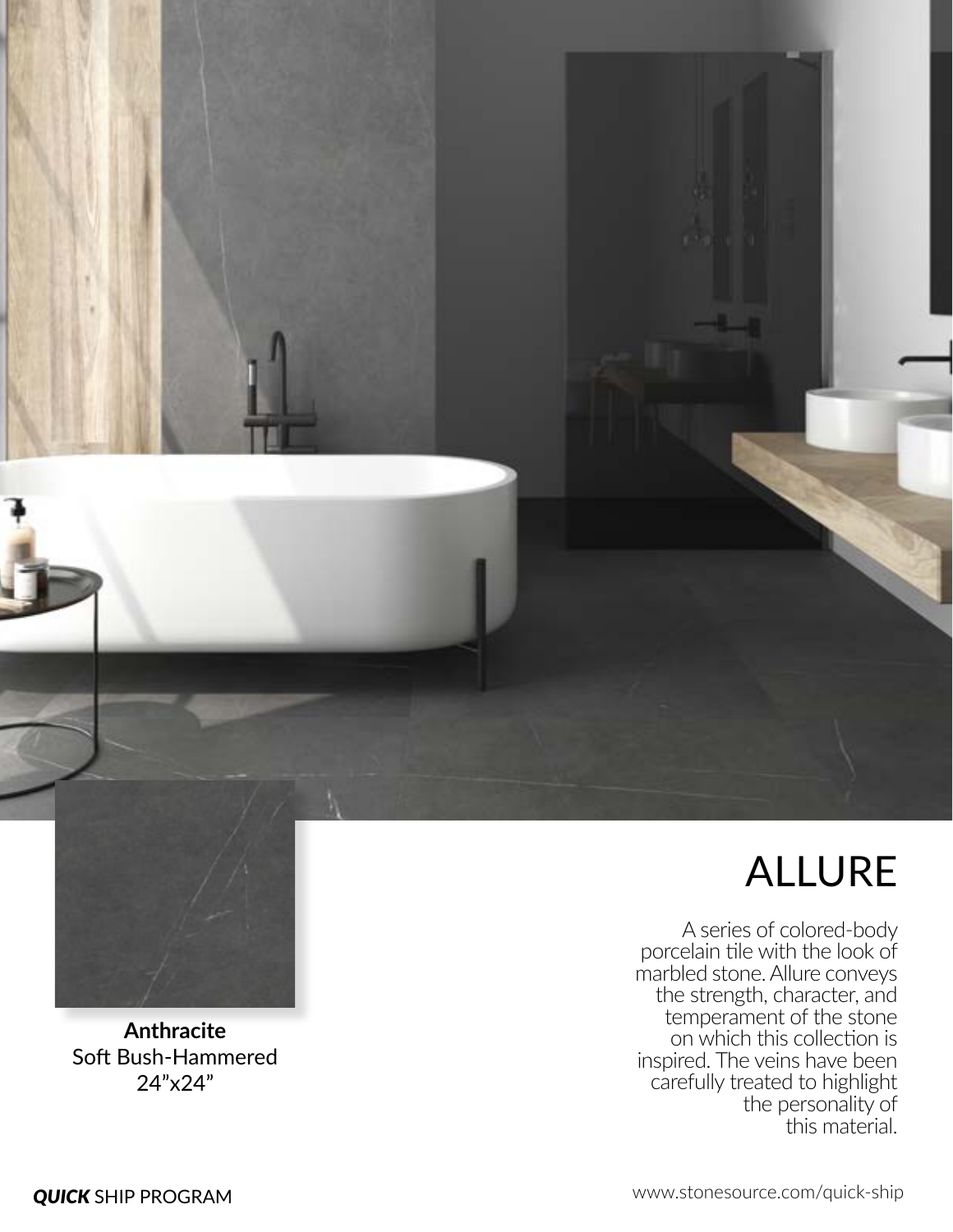

**Plain-Mist** Natural 12"x24"

**Matrix-Mist** Natural 12"x24"

### ARENA

A series of colored-body porcelain tile with the look of industrial concrete. A broad range of different materials inspired by reinforced concrete in its modern version, an homage to the determined charm of industrial concrete.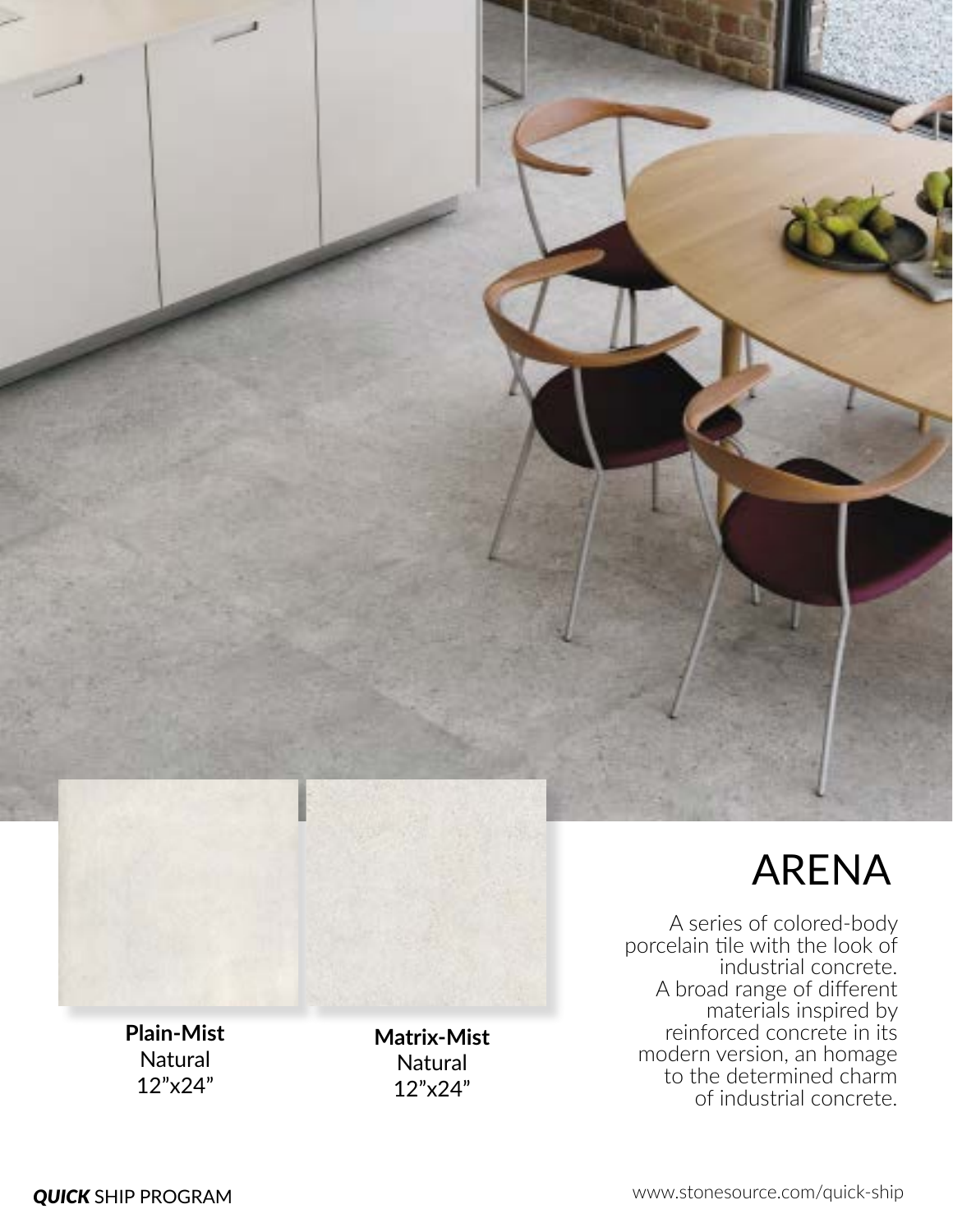**Cinder – Block** Soft 24"x24"

**Nickel – Block** Natural 24"x24"

### ARENA

A series of colored-body porcelain tile with the look of industrial concrete. A broad range of different materials inspired by reinforced concrete in its modern version, an homage to the determined charm of industrial concrete.

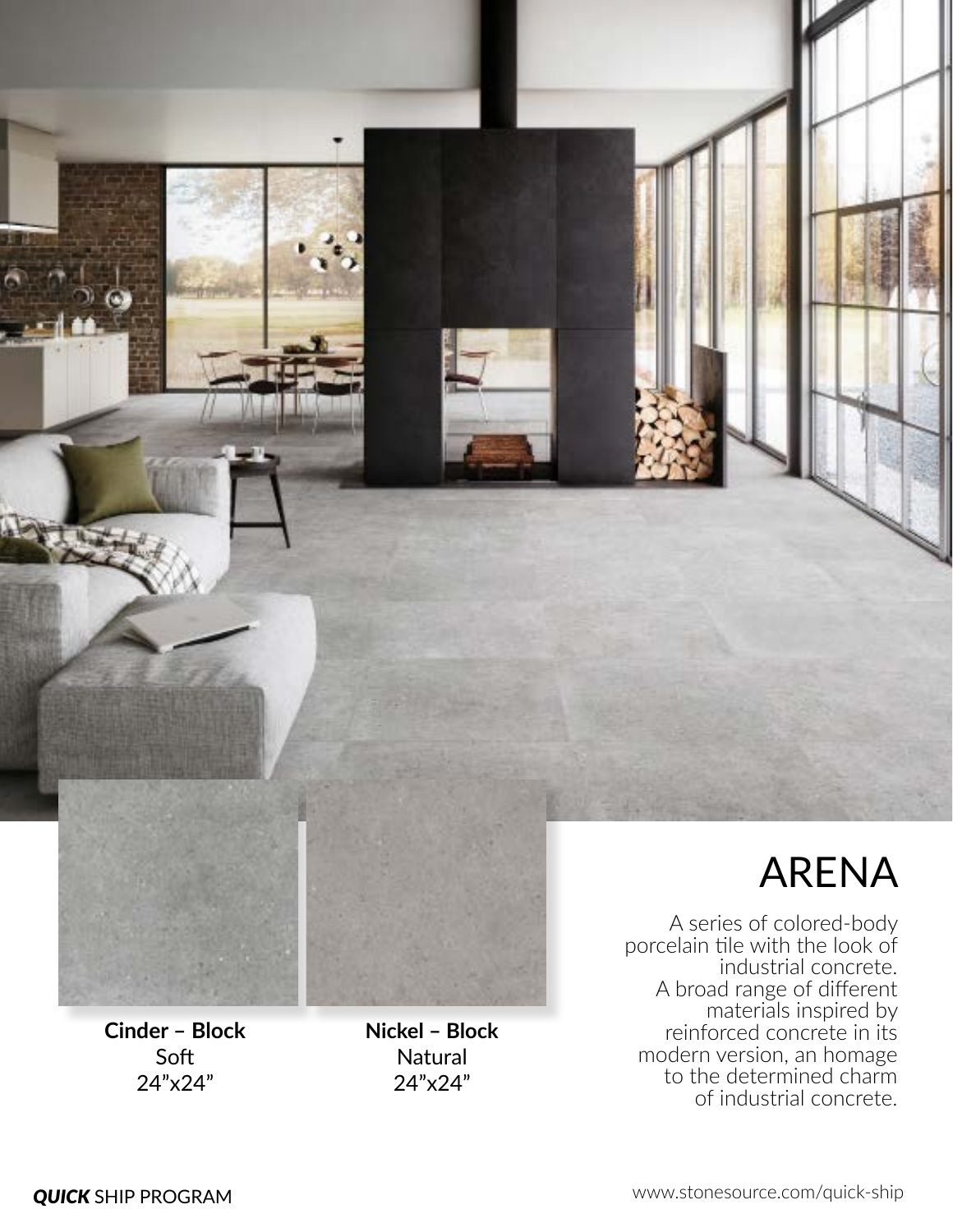

collection inspired by the aesthetics of industrial concrete resin.

**Luna** Natural 12"x24"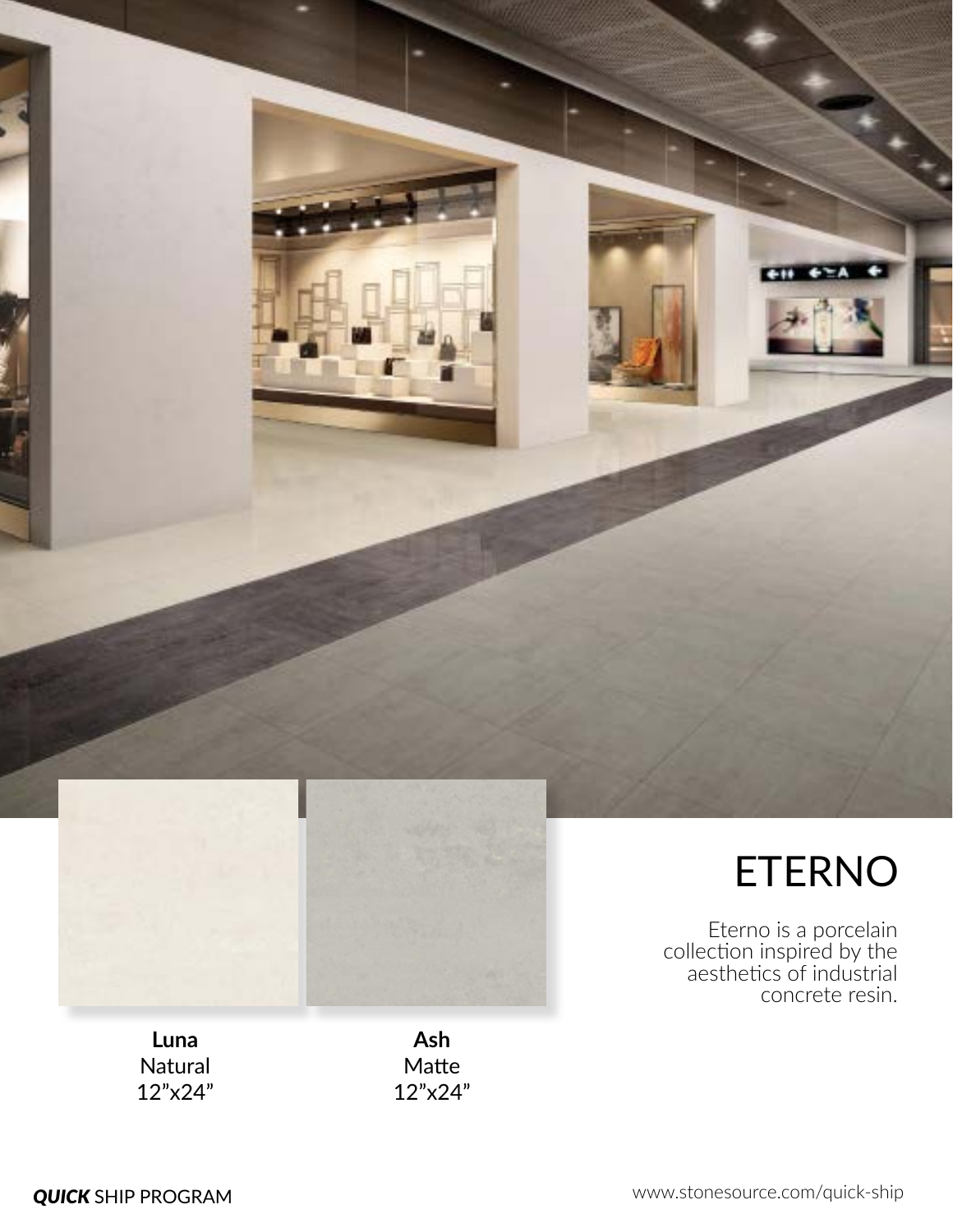

### ETERNO

Eterno is a porcelain collection inspired by the aesthetics of industrial concrete resin.

**Steel** Natural 12"x24"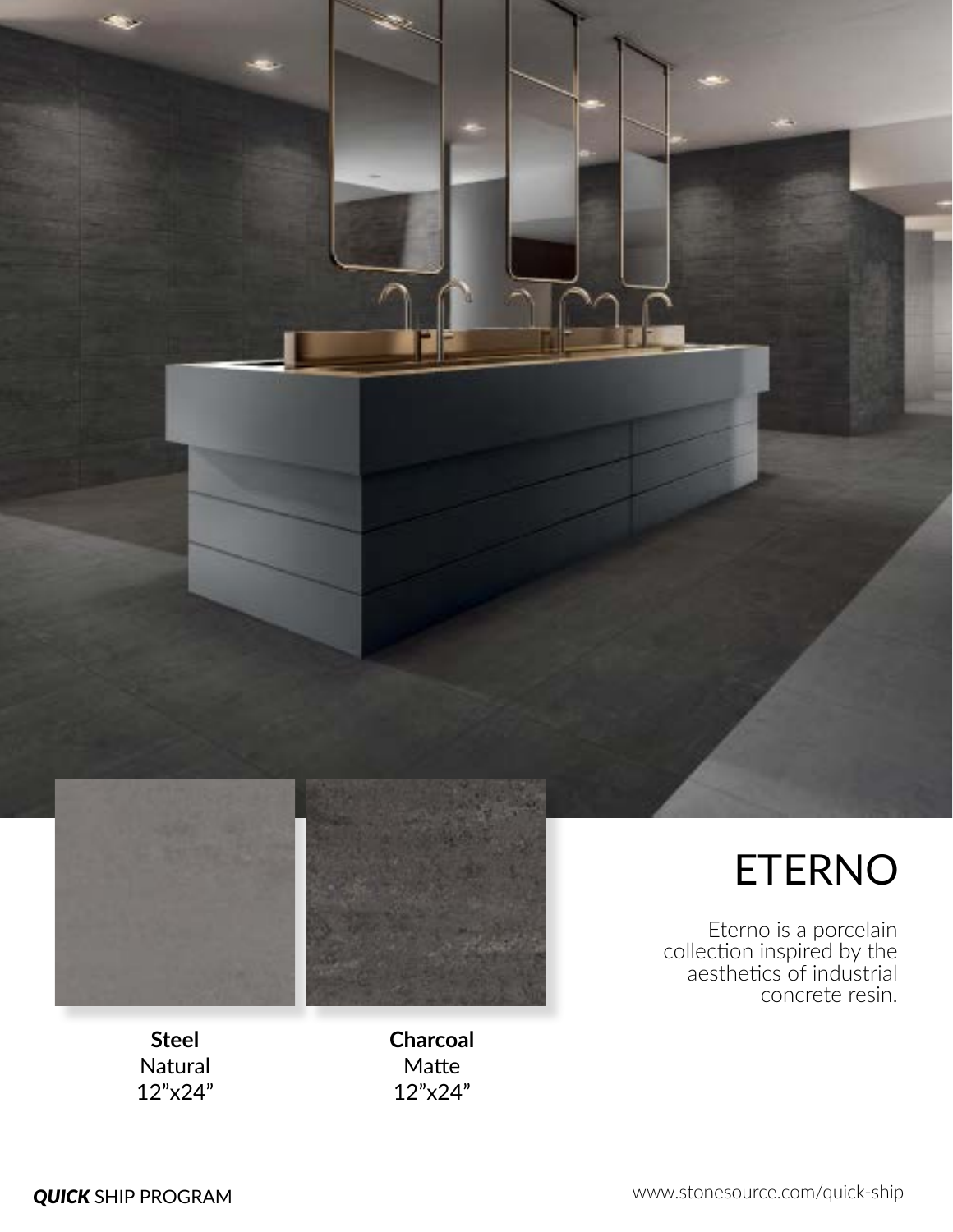



**Light Grey Natural** 12"x24"

### EVO\_Q

Evo-Q is a series of inkjet, through-color porcelain tiles designed with neutral shades, delicate, modern colors and minimalist styles. The series has the feeling of natural stone enriched with texture and depth.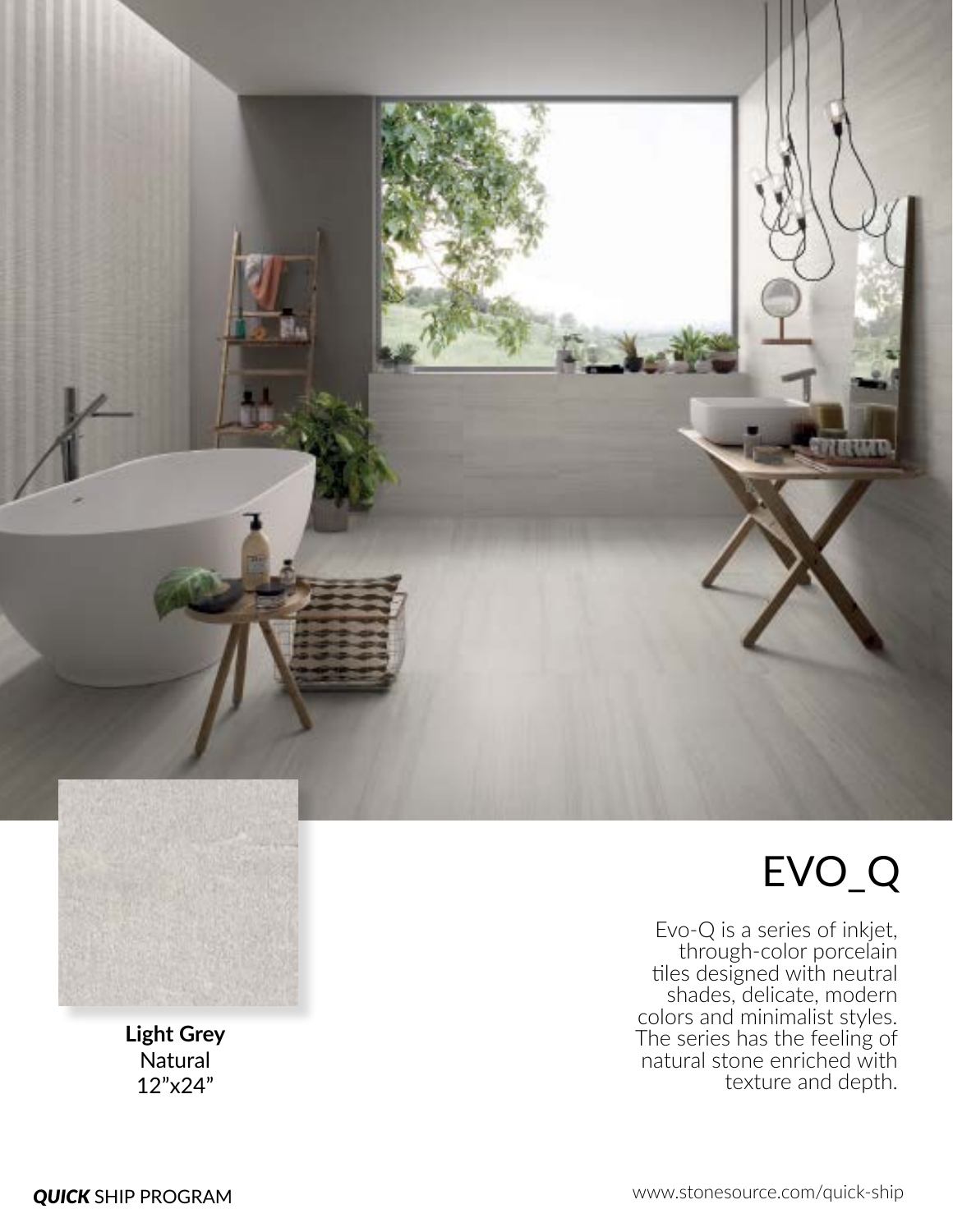

### FERROCEMENTO

Ferrocemento is a series of ink-jet, colored-body porcelain tile. It has the look of industrial metal with a worn, or distressed, appearance at its edges.

**Nero** Natural 12"x24"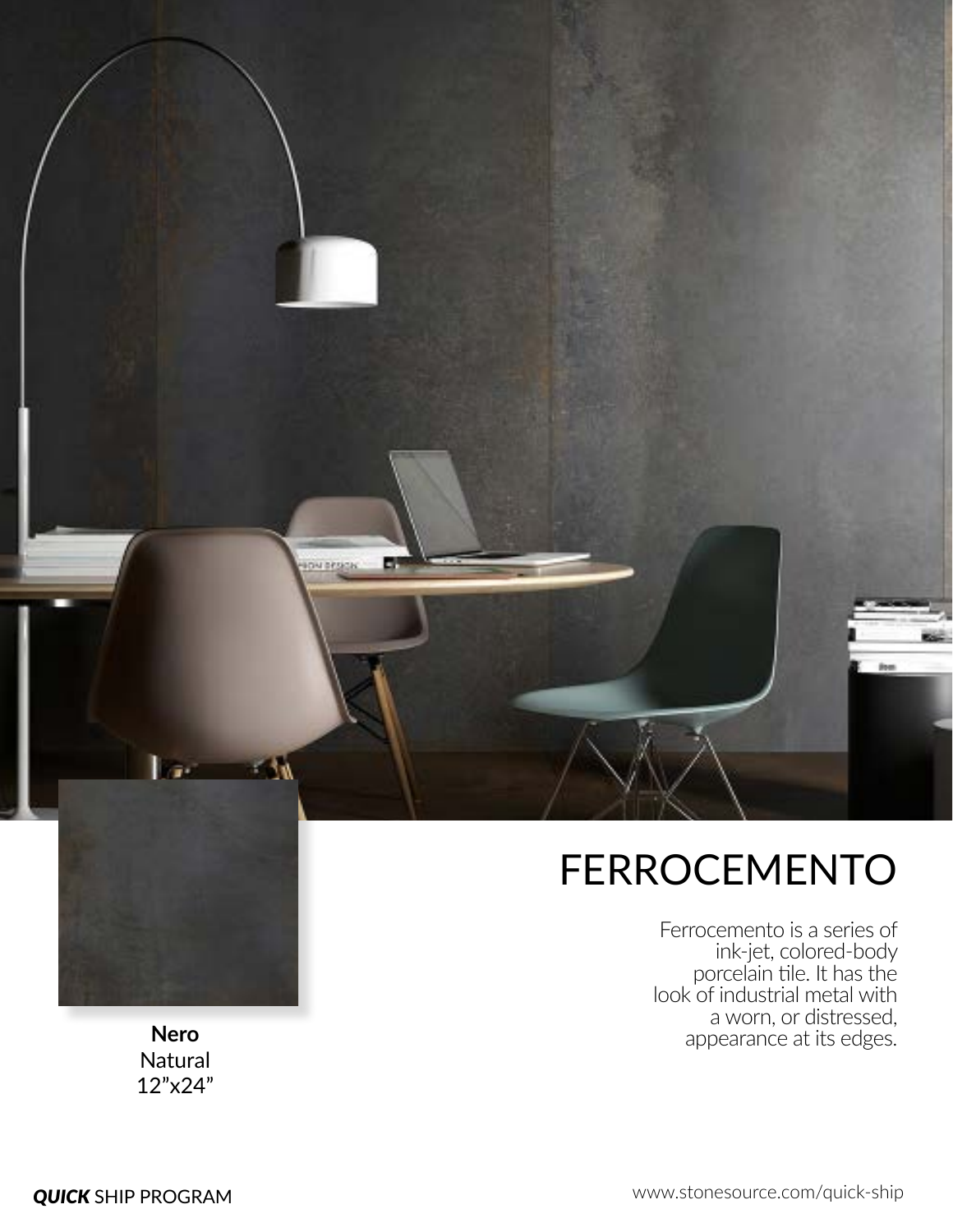

### GROUND

Ground is a series of colored-body porcelain tile with the look of natural stone.

**Anthracite** Natural 24"x24"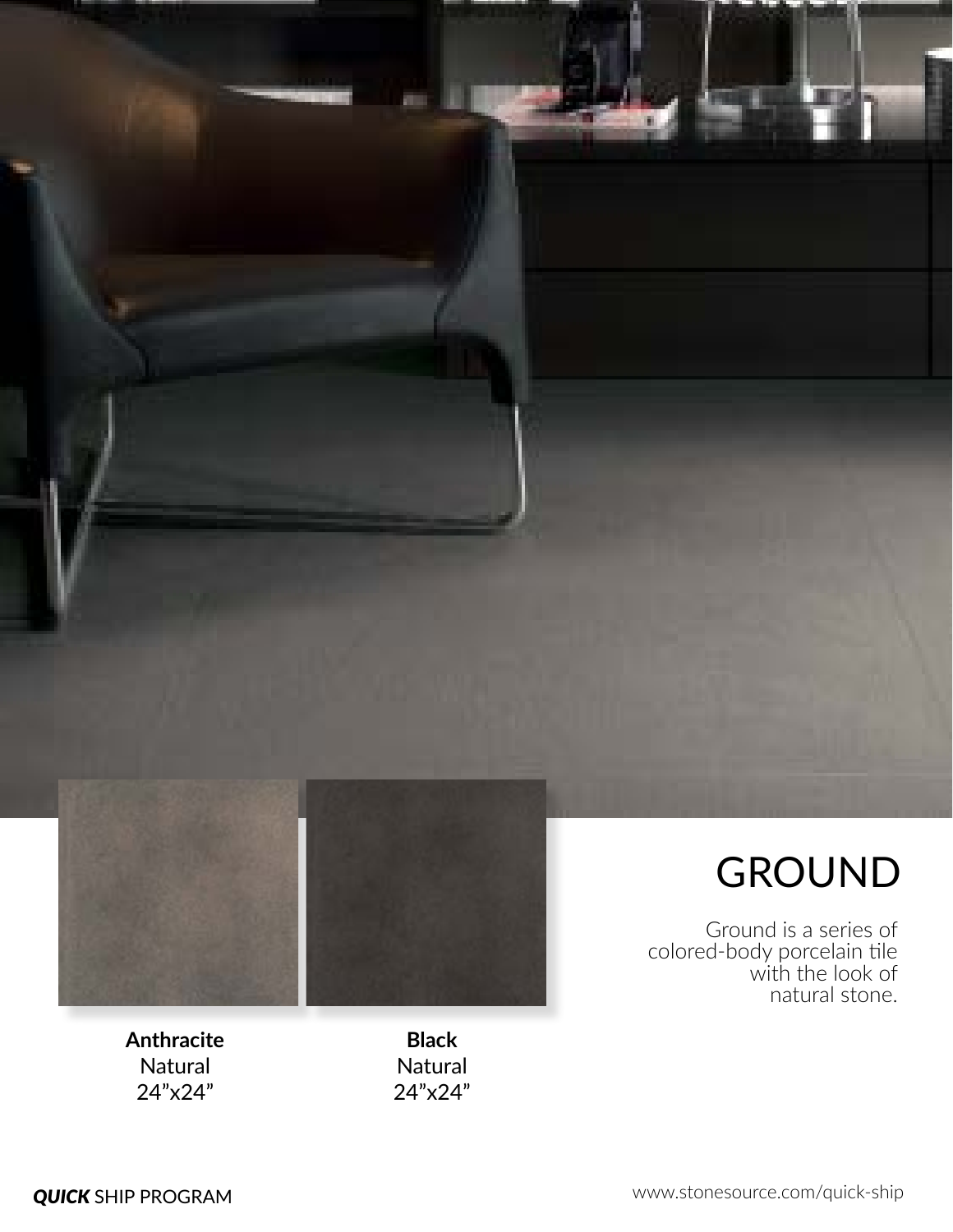

Mate is a series of glazed porcelain tile based on a theme of opposites. Inspired by contrasts and contradictions.

**Terra Grigio** Natural 12"x24"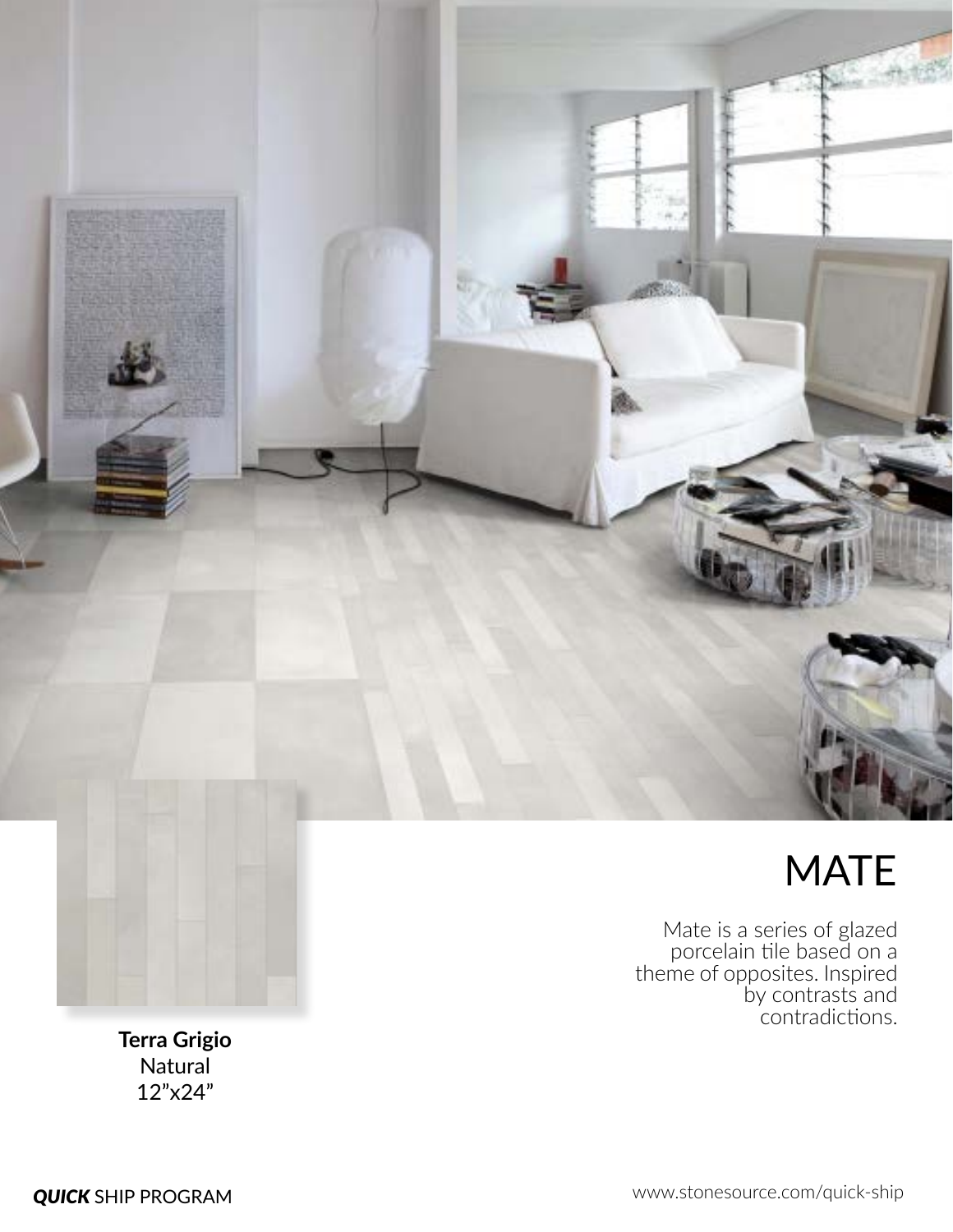

### Q\_STONE

Q-Stone is a series of porcelain tiles that mimics the look of stalatitti marble (Ice, Sand).

**Grey** Natural 12"x24"

www.stonesource.com/quick-ship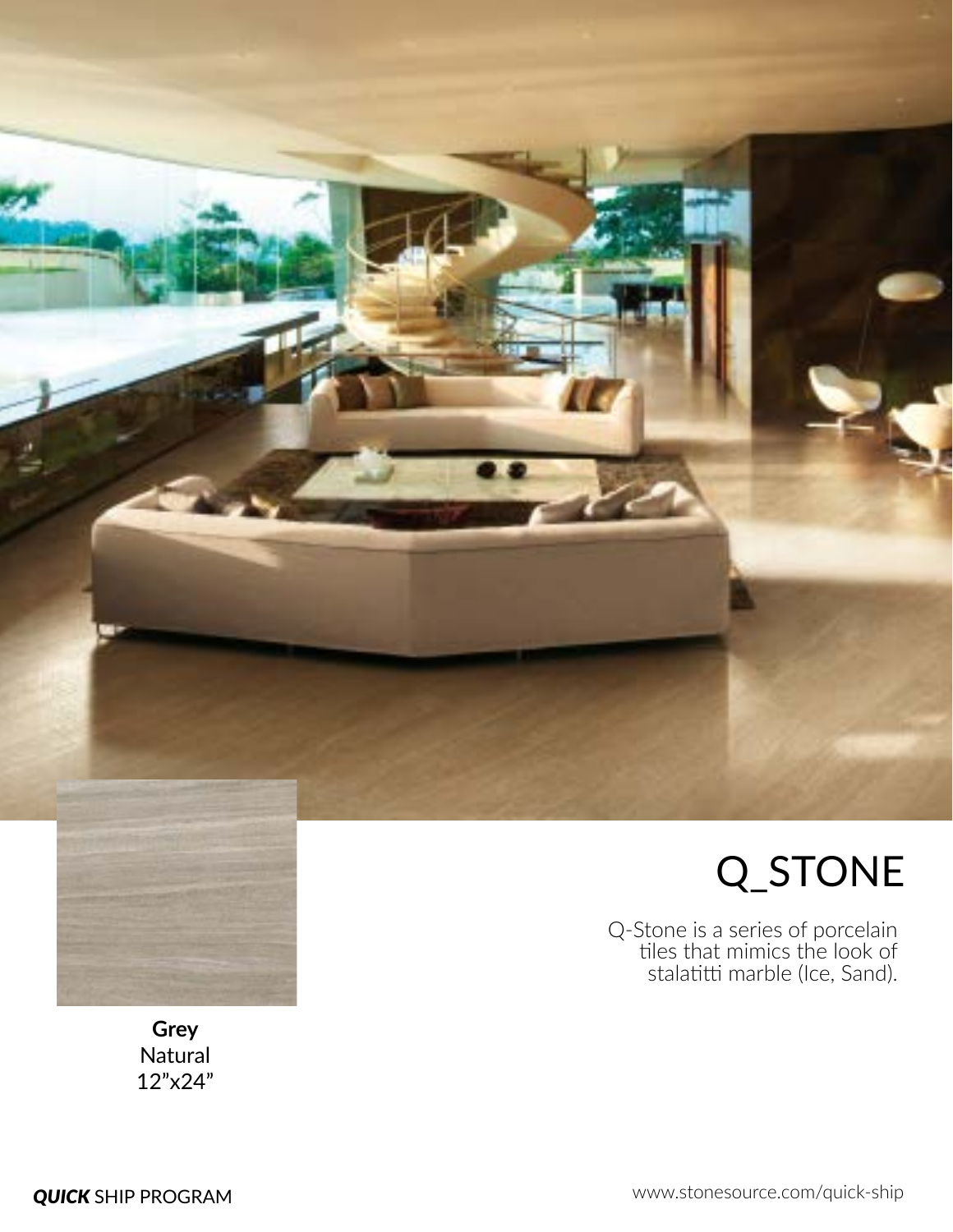

**Day** Natural 12"x24"

# MINIMAL

Q-Stone Minimal is a series of porcelain tiles that mimics the look of monochromatic quartzite. Comprised of at least 40% recycled material.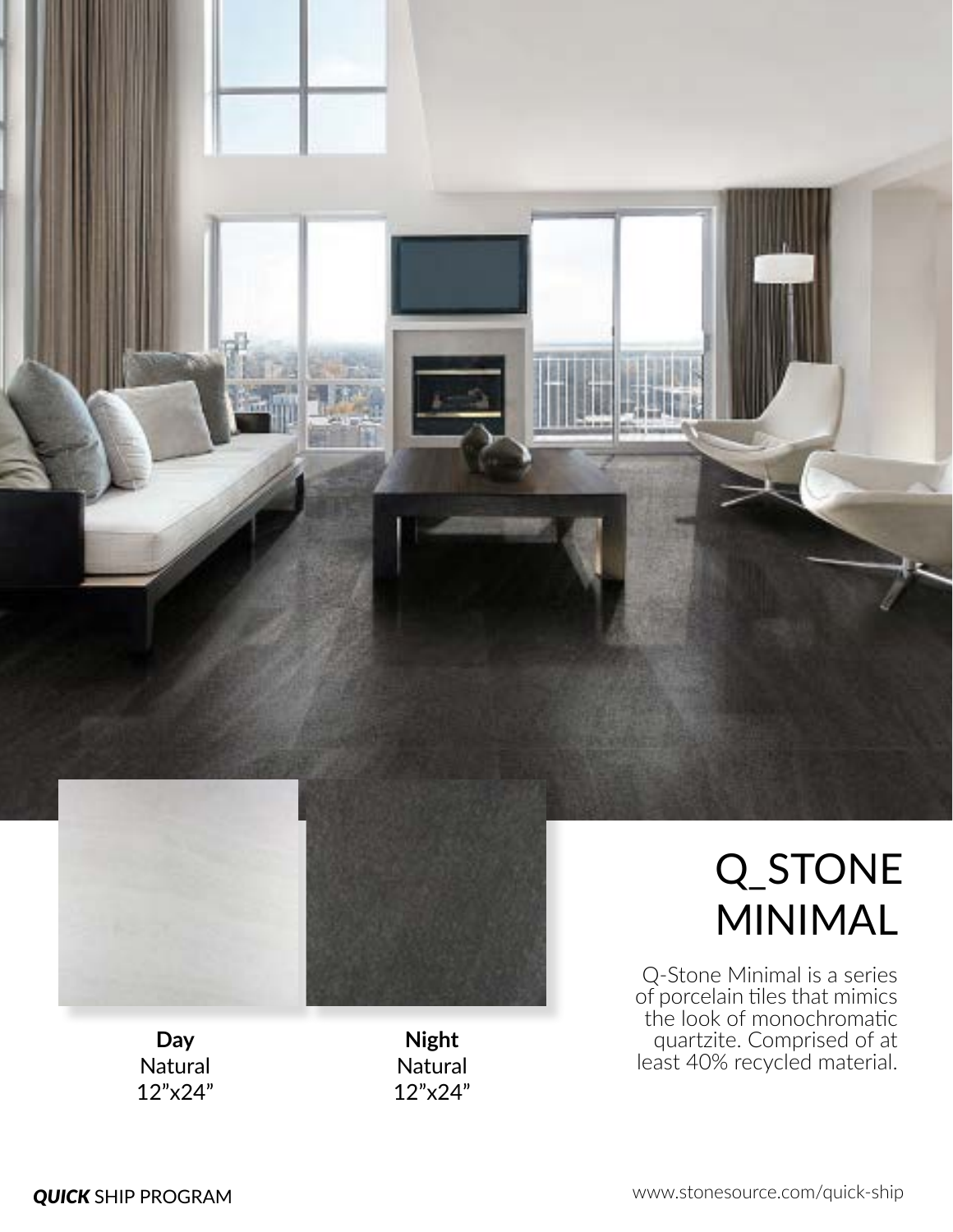

Matte 12"x24"

### RESORTS

Resorts is a series of colored-body porcelain tile with the look of natural quartzite and limestone. It is manufactured with HD technology, which gives the material a realistic appearance of texture.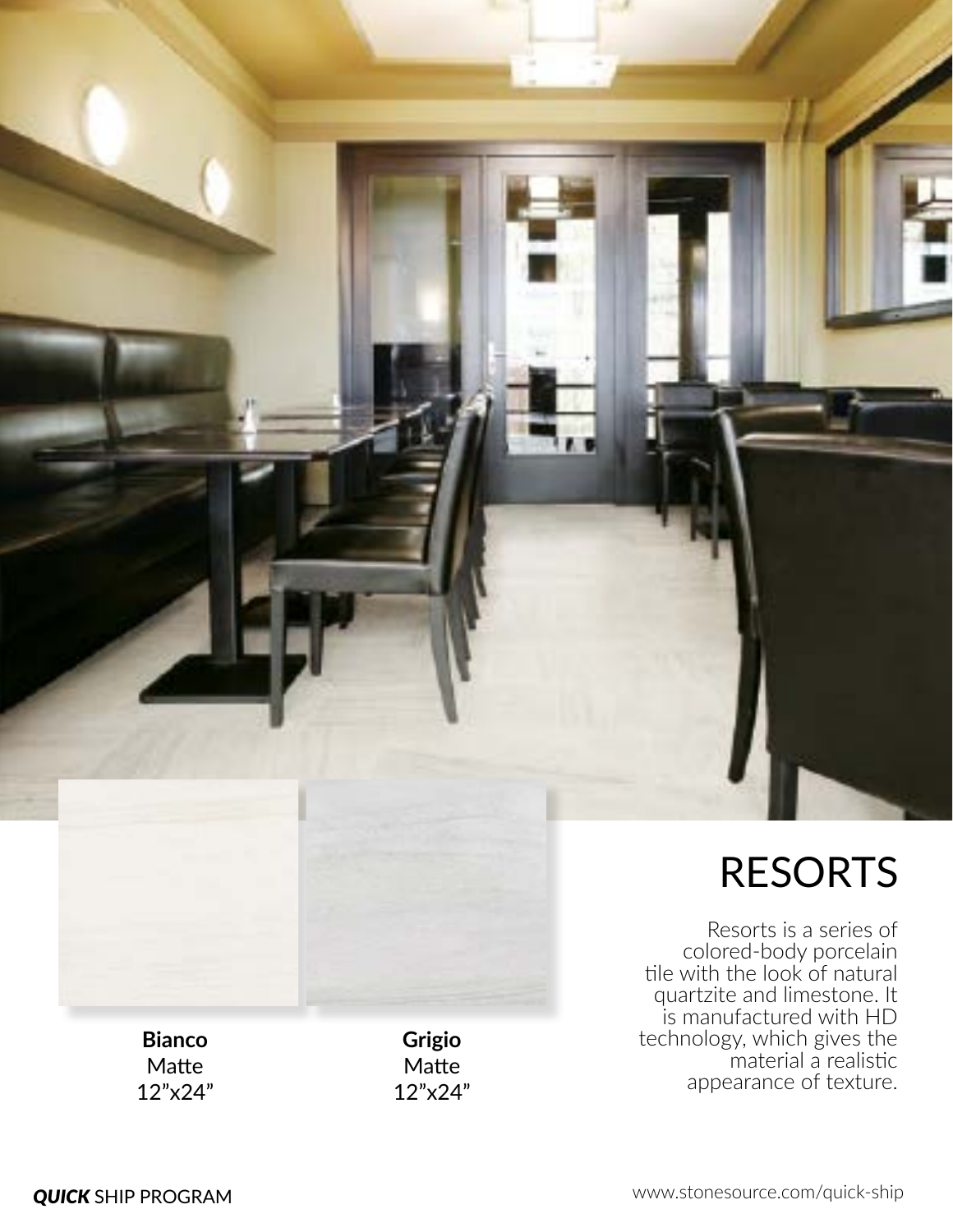

Tre di Marmi is a series of full body porcelain tile with the realistic look of the world's most popular white marble: Statuario, Carrara and Argenta. Various shapes and undulating surface texture add visual intrigue to these materials.

**Statuario** Lappato 24"x28"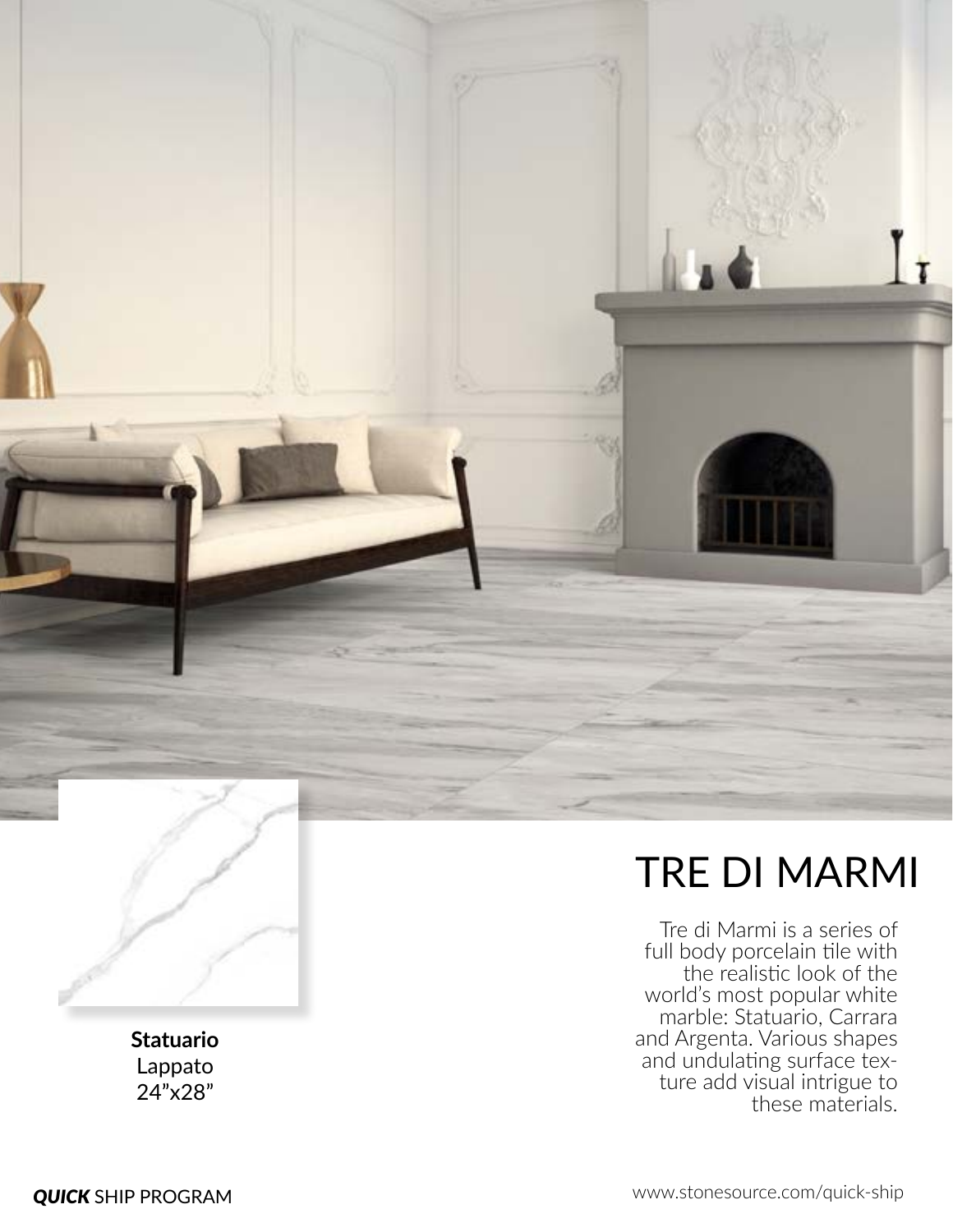| <b>SERIES</b> | <b>COLOR</b>   | <b>FINISH</b>  | <b>NOMINAL</b><br><b>SIZE</b> | <b>MATERIAL</b>       | <b>IMAGE</b> |
|---------------|----------------|----------------|-------------------------------|-----------------------|--------------|
| Allure        | Anthracite     | Soft           | 24"x24"                       | Porcelain Tile        |              |
| Arena         | Cinder - Block | Soft           | 24"x24"                       | Porcelain Tile        |              |
| Arena         | Nickel - Block | <b>Natural</b> | 24"x24"                       | Porcelain Tile        |              |
| Arena         | Matrix - Mist  | Natural        | 12"x24"                       | <b>Porcelain Tile</b> |              |
| Arena         | Plain - Mist   | <b>Natural</b> | 12"x24"                       | Porcelain Tile        |              |
| Eterno        | Ash            | Matte          | 12"x24"                       | Porcelain Tile        |              |
| Eterno        | Charcoal       | Matte          | 12"x24"                       | Porcelain Tile        |              |
| Eterno        | Luna           | Natural        | 12"x24"                       | Porcelain Tile        |              |
| Eterno        | <b>Steel</b>   | <b>Natural</b> | 12"x24"                       | <b>Porcelain Tile</b> |              |
|               |                |                |                               |                       |              |

QUICK SHIP OVERVIEW *QUICK* SHIP OVERVIEW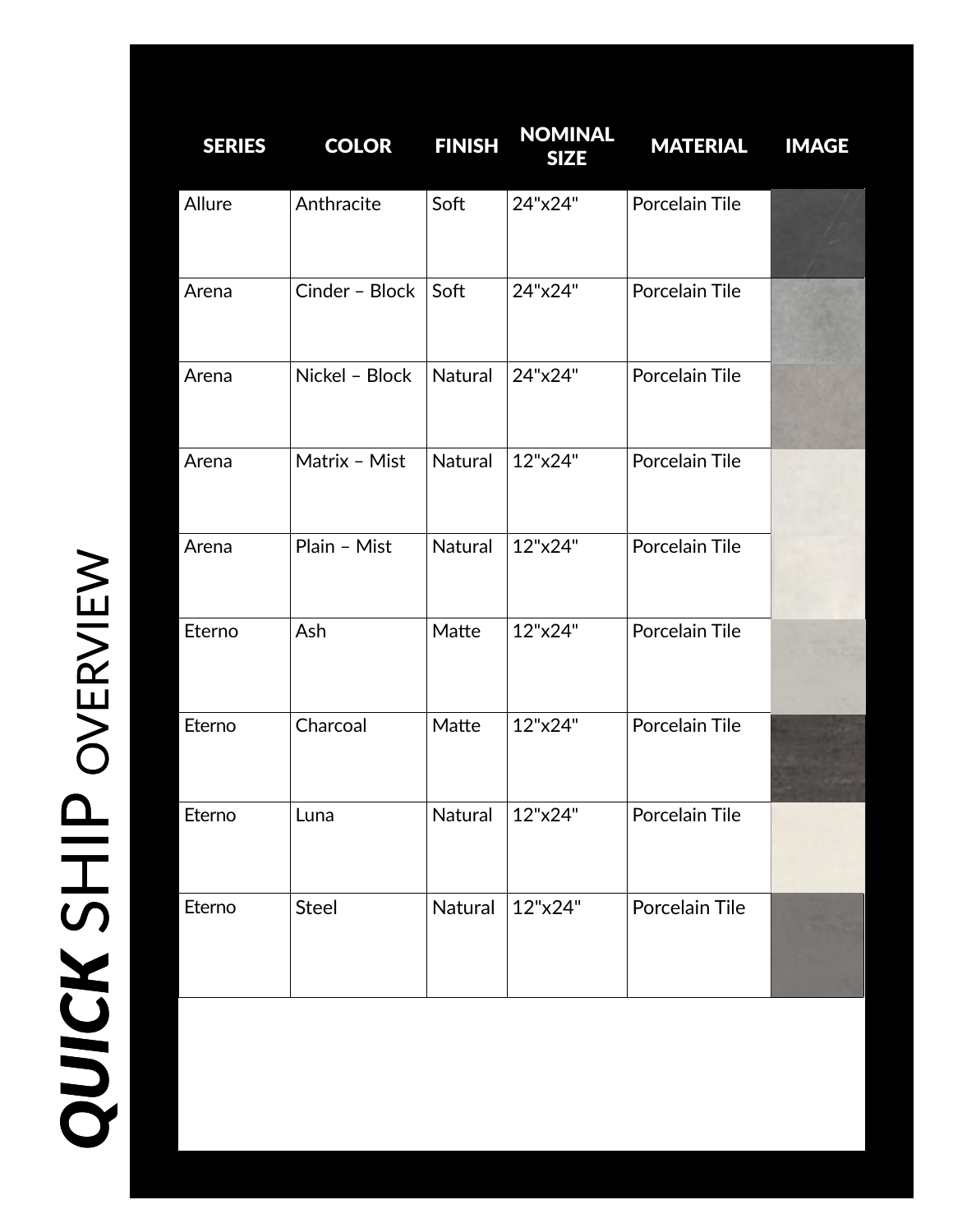| <b>SERIES</b>      | <b>COLOR</b>  | <b>FINISH</b>  | <b>NOMINAL</b><br><b>SIZE</b> | <b>MATERIAL</b> | <b>IMAGE</b> |
|--------------------|---------------|----------------|-------------------------------|-----------------|--------------|
| Evo-Q              | Light Grey    | <b>Natural</b> | 12"x24"                       | Porcelain Tile  |              |
| Ferrocemento       | Nero          | Natural        | 12"x24"                       | Porcelain Tile  |              |
| Ground             | Anthracite    | <b>Natural</b> | 24"x24"                       | Porcelain Tile  |              |
| Ground             | <b>Black</b>  | Natural        | 24"x24"                       | Porcelain Tile  |              |
| Mate               | Terra Grigio  | Natural        | 12"x24"                       | Porcelain Tile  |              |
| Q-Stone            | Gray          | Natural        | 12"x24"                       | Porcelain Tile  |              |
| Q-Stone<br>Minimal | Day           | Natural        | 12"x24"                       | Porcelain Tile  |              |
| Q-Stone<br>Minimal | Night         | Natural        | 12"x24"                       | Porcelain Tile  |              |
| Resorts            | <b>Bianco</b> | Matte          | 12"x24"                       | Porcelain Tile  |              |
| Resorts            | Grigio        | Matte          | 12"x24"                       | Porcelain Tile  |              |
| Tre Di Marmi       | Statuario     | Lappato        | 24"x48"                       | Porcelain Tile  |              |

**QUICK SHIP OVERVIEW** *QUICK* SHIP OVERVIEW